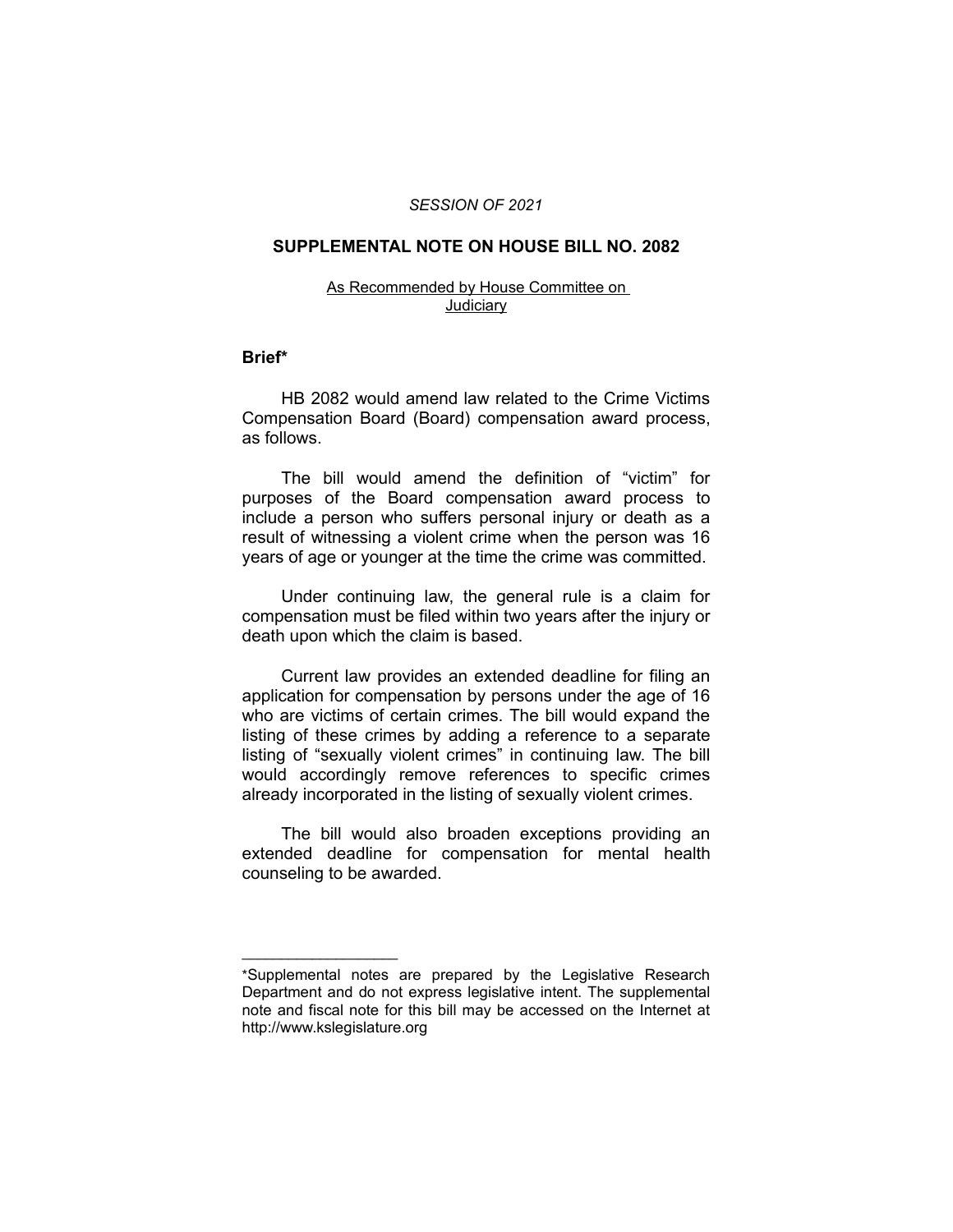Current law allows mental health counseling compensation to be awarded if a claim is filed within two years of:

- Testimony, to a claimant who is or will be required to testify in a sexually violent predator commitment of an offender who victimized the claimant or the victim on whose behalf the claim is made; or
- Notification, to a claimant who is notified that DNA testing of a sexual assault kit or other evidence has revealed a DNA profile of a suspected offender who victimized the claimant or the victim on whose behalf the claim is made or is notified of the identification of a suspected offender who victimized the claimant or the victim on whose behalf the claim is made, whichever occurs later.

The bill would replace these specific exceptions with a provision allowing the Board to award compensation to a victim of a sexually violent crime for mental health counseling if the Board finds there was good cause for the failure to file within the required time periods.

The bill would make technical amendments to ensure consistency in statutory phrasing and references.

## **Background**

The bill was introduced by the House Committee on Judiciary at the request of a representative of the Office of the Attorney General.

## *House Committee on Judiciary*

In the House Committee hearing on January 25, 2021, **proponent** testimony was provided by a representative of the Board. The representative stated the bill would allow the Board to award compensation for applicants filing outside the